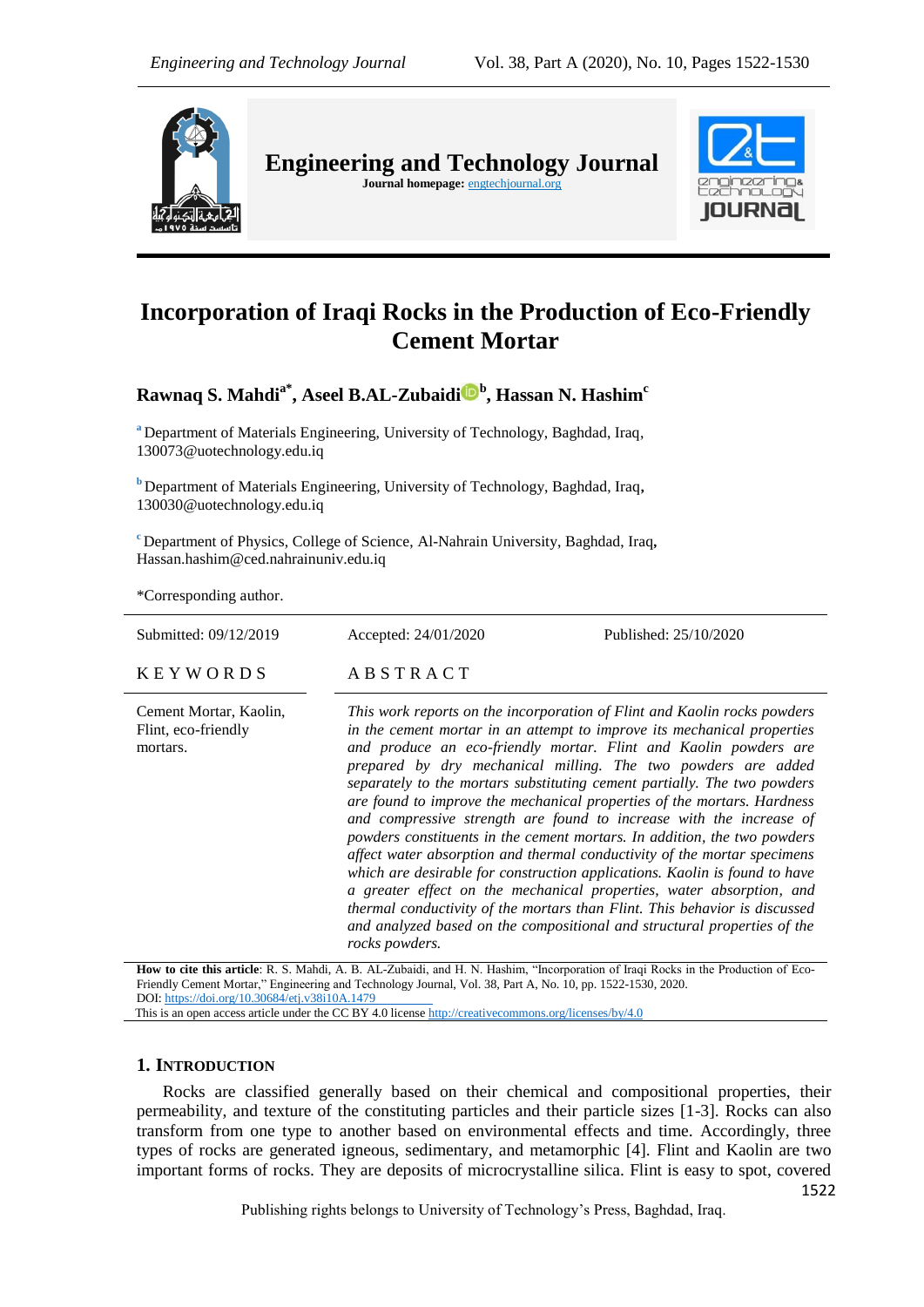by a thin white layer in contrast to the other pebbles. It is quite hard material but not as brittle as quartz. Flint has a homogeneous, non-crystalline structure, and stress dissipates in its rocks. This is unlike crystal structure where stress-induced small cracks often propagate through the entire crystal [5]. Kaolin is a relatively soft, lightweight, and chalk-like material. It is commonly used in the papercoating industry and as filler in plastic and rubber components. It is also used as a pigment additive in paints, ceramics, and pharmaceuticals. Kaolin coexists with other rocks such as quartz, iron oxide, and minerals. Therefore, it is typically processed to remove these coexisting materials. Kaolin is often further modified from its natural state by chemical treatments, physical delamination, and hightemperature heating processes [6, 7]. The pozzolanic reactivity of Flint and Kaolin, investigated by other researchers, has shown direct dependence on their compositional and mineral structures [8]. Also, the processing parameters of these materials before or during their incorporation in cement manufacturing play an important role in the final properties of the cement mortars [9-13]. In the present work, Flint and Kaolin powders are incorporated in the cement mortars after being subjected to mechanical grinding at room temperature. Unlike precedent work by other researchers, no thermal processing is applied to the processed powders. This is to reduce the amount of energy required which becomes a critical issue when mortars are being prepared in large quantities.



**Figure 1: Production of Flint and Kaolin powders from their respective rocks. (a, b) Flint (c, d) Kaolin.**

| <b>Specimen</b> | Cement $(g)$ | Sand $(g)$ | <b>Flint or Kaolin</b><br>powder(g) | <b>Flint or kaolin</b><br>powder $(\% )$ | Water (ml) |
|-----------------|--------------|------------|-------------------------------------|------------------------------------------|------------|
|                 | 75           | 225        |                                     |                                          | 50         |
|                 | 74.625       | 225        | 0.375                               | 0.5                                      | 50         |
|                 | 74.25        | 225        | 0.75                                |                                          | 50         |
|                 | 73.875       | 225        | 1.125                               |                                          | 50         |
|                 | 73.5         | 225        | 1.5                                 |                                          | 50         |
|                 | 73.125       | 225        | .875                                | 2.5                                      | 50         |

**TABLE I: The mixing ratios of the Flint and Kaolin powders in the cement mortars.**

Cubic molds of  $5\times5\times5$  cm were used for the preparation of the cement mortars specimens. These specimens were prepared for the compressive strength test. All the specimens were left for setting for 28 days. Figure 2 shows the mortar specimens after being removed from the molds. Figure 3 shows the cement mortar specimen for the hardness and thermal conductivity tests. These specimens have dimensions of 5 cm radii 1 cm thickness.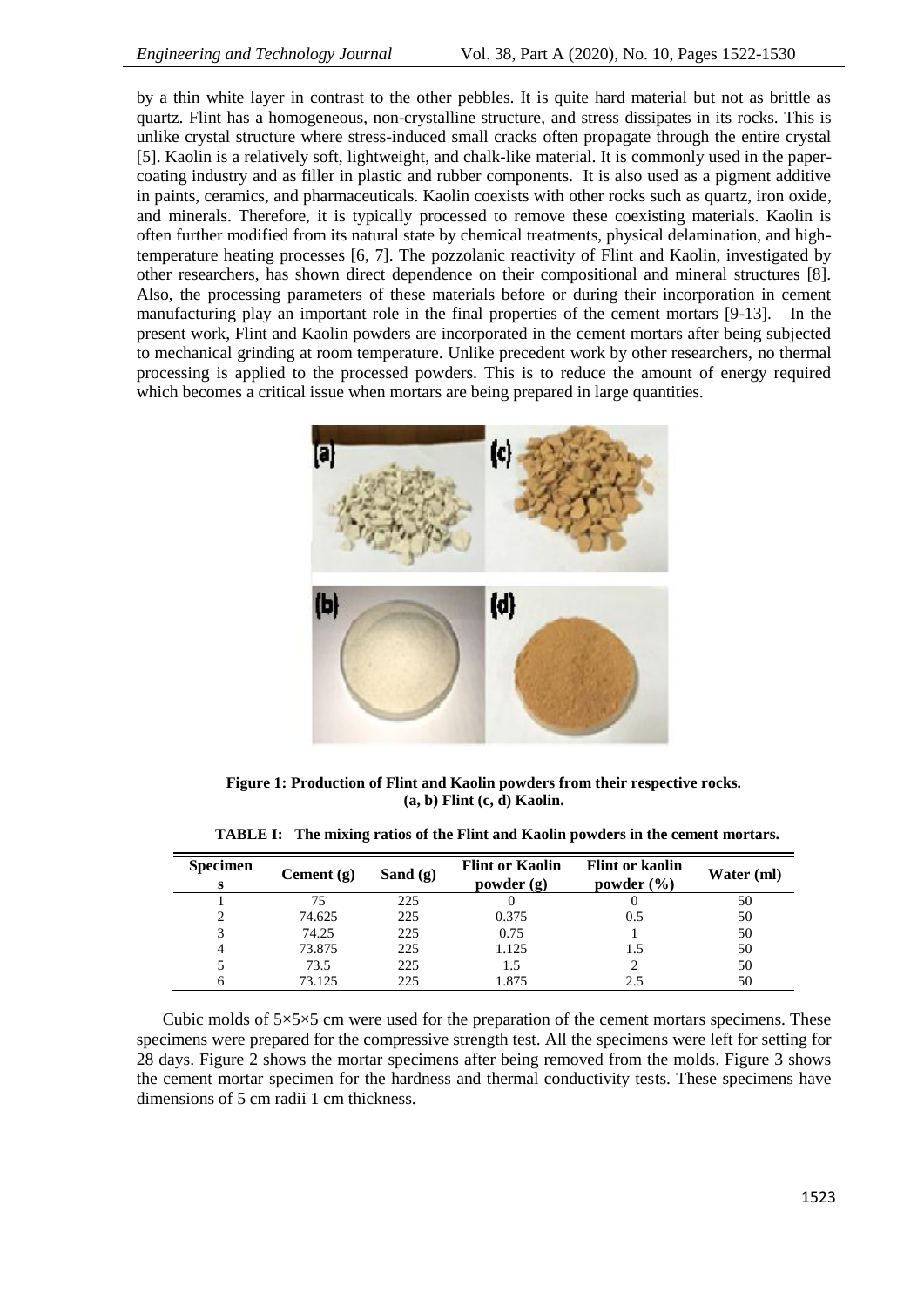

**Figure 2: The cement mortars prepared with the incorporation of Flint and Kaolin rocks powders.**



**Figure 3:. The cement mortars for the hardness and thermal conductivity tests.**

After 28 days the following properties were investigated; water absorption, thermal conductivity, hardness, and compressive strength. For water absorption, the specimens were initially dried and weighed. They were then submerged in water for 24 h. Their weight was measured immediately after being removed from the water. The weight difference was then calculated to determine the amount of water absorption. The thermal conductivity measurements of the mortar specimens were achieved using Lee's disk setup. The thermal conductivity factor was determined by Fourier law [14].

$$
I \times V = \pi r^2 e^{(T_1 + T_2)} + 2\pi r e^{(d_1 T_1 + 0.5d_S(T_1 + T_2) + d_2 T_2 + d_3 T_3)} \qquad \qquad \text{--- (1)}
$$
  

$$
K\left(\frac{T_2 - T_1}{d_S}\right) = e^{\left(T_1 + \left(\frac{2}{r}\right)(d_1 + 0.5d_S)T_1\right)} + \frac{1}{r}d_S T_2 \qquad \qquad \text{--- (2)}
$$

Where:  $K$  is the thermal conductivity measured in  $(W/m,K)$ , I is the electric current measured in Ampere, V is the applied voltage in (volt),  $r$  is the radius of lee disk meter and  $d_s$  is the specimen diameter.  $T_1, T_2$  initial and final temperature.

The hardness test was accomplished according to the ASTM D2240-05 (2010) standard. Each specimen was subjected to three measurements and an average value of hardness was determined. The compressive strength, which is used to determine the elastic limit of the material under compression, is measured according to ASTM C109 / C109M - 16a standard.

### **2. RESULTS AND DISCUSSION**

Figure 4 (a, b) shows the XRD patterns of the Flint and Kaolin powders respectively. In the case of the XRD pattern for Flint powder, the peaks could be indexed to two major phases. The first phase identified, indicated by the 010, 111, 020, and 022 peaks in Figure 4 (a)It was possible to obtain diffraction patterns with high-intensity peaks at a relatively small scan rate indicating the presence of a high crystalline structure. Figure 4(a) has a structure similar to that of Kaolinite [15]. The second peak is quartz which is identified by the 001 and 101 peaks [16, 17]. The intensity peaks of the two phases indicate that Kaolinite is a major phase constituting the crystalline powder.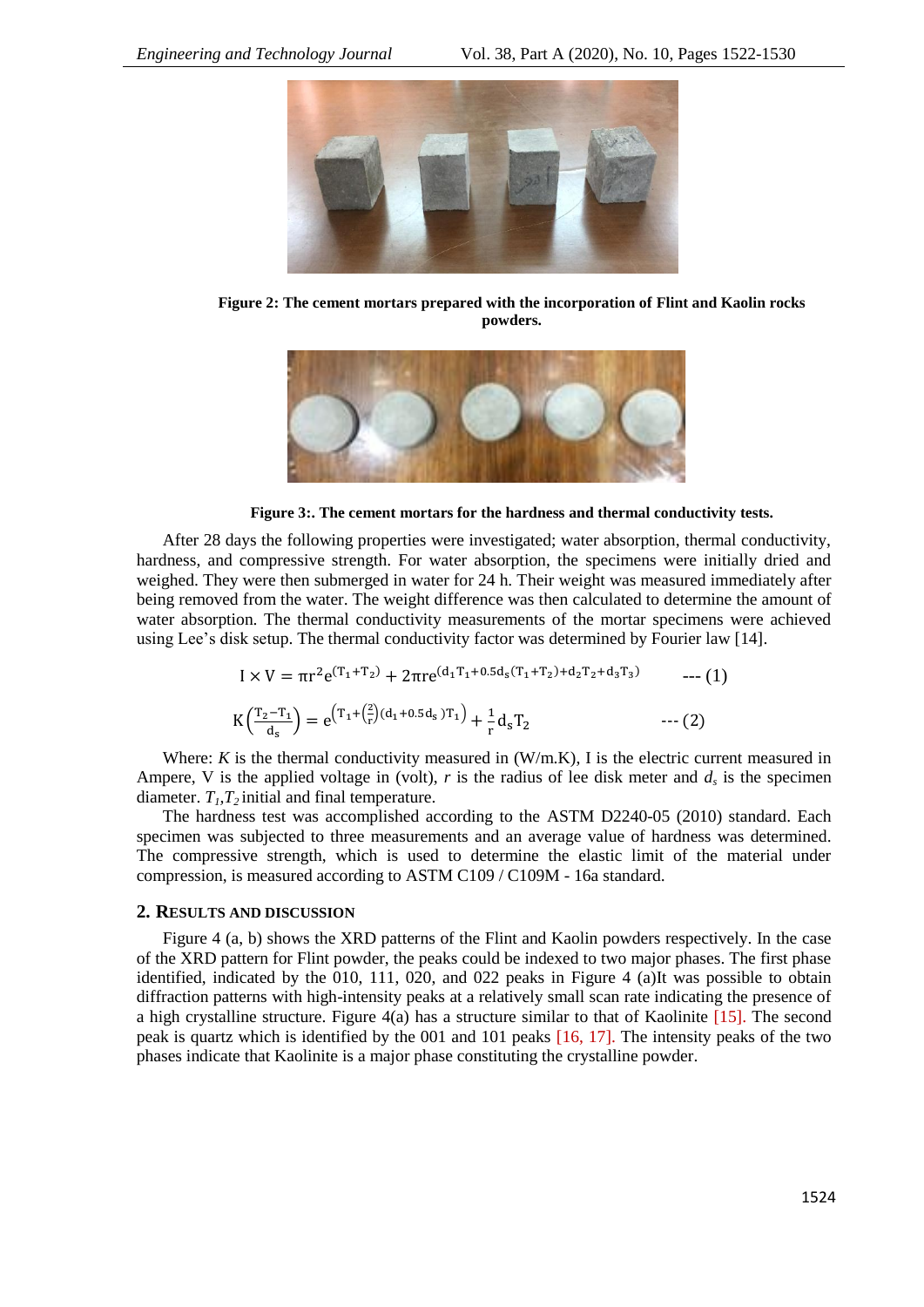

**Figure 4: The XRD patterns of (a) Flint and (b) Kaolin powder.**

Figure 4 (b), the XRD pattern of the Kaolin powder, show intensity peaks that could be indexed to multiple phase structures. Three-phases were identified; anorthic crystal system [18], boehmite crystal system (identified with the presence of (020), (120), (140) peaks) [19] and quartz crystal system (identified with the presence of (101), (210), (211) peaks [20].it was possible to obtain diffraction patterns with high-intensity peaks at a relatively small scan rate indicating the presence of a high crystalline structure

Figure 5 (a and b) shows the EDS spectra of the Flint and Kaolin powders respectively. The elemental composition of the two powders, obtained from the EDS analysis are summarized in Tables 2 and 3.Table 4 and 5 show the elemental composition of cement mortar with Flint powder and with Kaolin powder.



**Figure 5: The energy dispersive X-ray spectra of the (a) Flint (b) Kaolin powders.**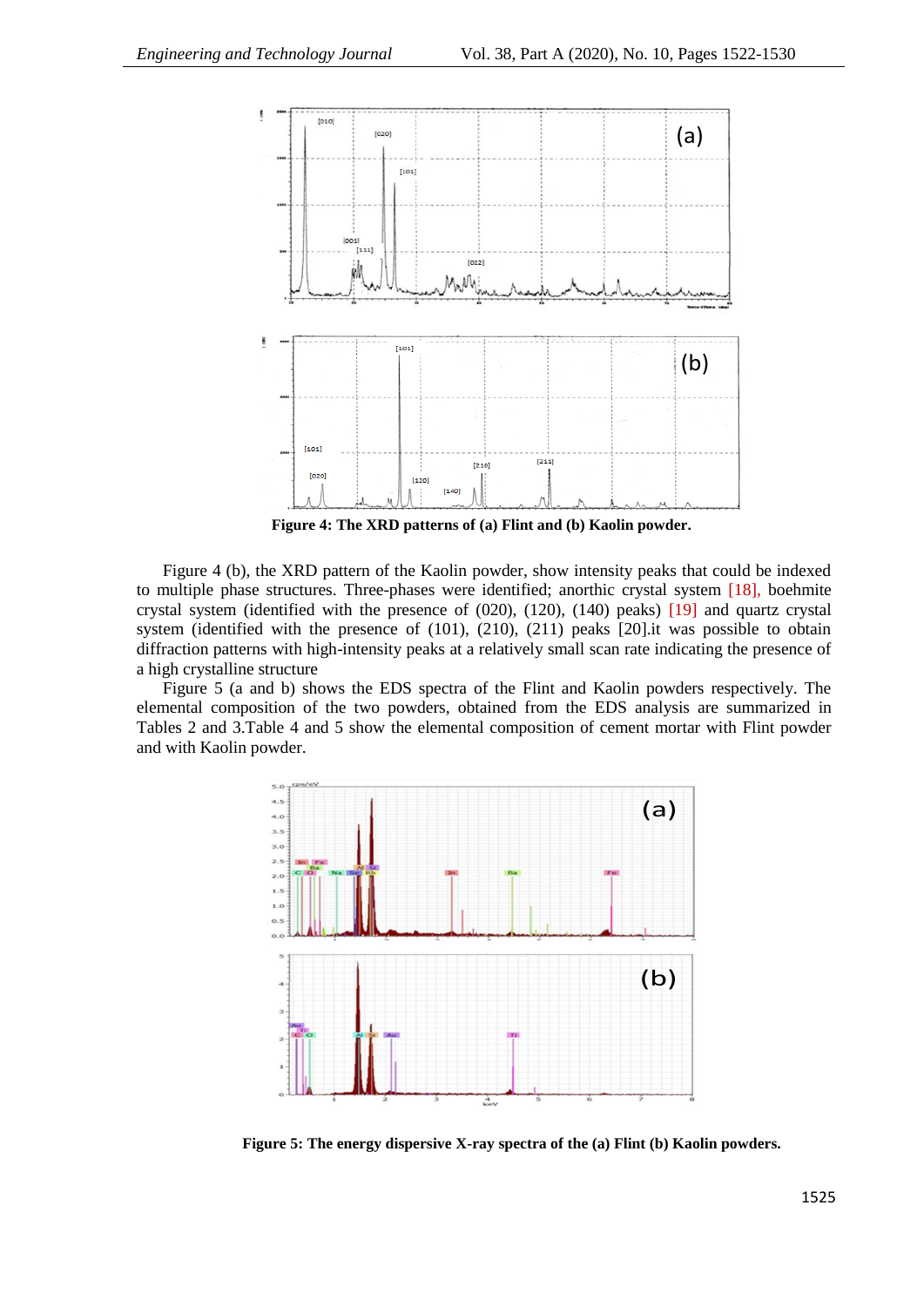j.

| <b>Element</b> | AN | series   | $\lceil wt. \% \rceil$ | [norm. $wt. \%$ ] | [norm. at. $%$ ] | Error in wt.%<br>$(1$ Sigma $)$ |
|----------------|----|----------|------------------------|-------------------|------------------|---------------------------------|
| Aluminium      | 13 | K-series | 48.99                  | 35.37             | 44.66            | 2.383                           |
| Rubidium       | 37 | L-series | 43.70                  | 31.55             | 12.57            | 2.024                           |
| Selenium       | 34 | L-series | 12.35                  | 8.92              | 3.84             | 0.746                           |
| Silicon        | 14 | K-series | 11.35                  | 8.19              | 9.94             | 0.576                           |
| Oxygen         | 8  | K-series | 10.86                  | 7.84              | 16.70            | 2.794                           |
| Barium         | 56 | L-series | 5.74                   | 4.14              | 1.028            | 0.309                           |
| Carbon         | 6  | K-series | 5.48                   | 3.96              | 11.238           | 2.842                           |
|                |    | Sum:     | 138.50                 | 100               | 100              |                                 |

**TABLE II: Elemental composition of Flint powder by EDS analysis.**

**TABLE III: Elemental composition of Kaolin powder by EDS analysis.**

| <b>Element</b> | AN | series   | $\lceil wt. \% \rceil$ | $[norm, wt.$ %] | [norm.<br>$at. \%$ ] | Error in wt.%<br>$(1$ Sigma $)$ |
|----------------|----|----------|------------------------|-----------------|----------------------|---------------------------------|
| Rubidium       | 37 | L-series | 62.26                  | 40.41           | 15.63                | 2.857                           |
| Aluminium      | 13 | K-series | 30.90                  | 20.06           | 24.59                | 1.580                           |
| Silicon        | 14 | K-series | 15.61                  | 10.13           | 11.93                | 0.780                           |
| Carbon         | 6  | K-series | 14.97                  | 9.72            | 26.76                | 5.945                           |
| Oxygen         | 8  | K-series | 11.40                  | 7.40            | 15.30                | 3.409                           |
| Selenium       | 34 | L-series | 9.25                   | 6.00            | 2.51                 | 0.628                           |
| <b>Iron</b>    | 26 | K-series | 3.16                   | 2.05            | 1.21                 | 0.259                           |
| Barium         | 56 | L-series | 2.88                   | 1.86            | 0.45                 | 0.226                           |
| Indium         | 49 | L-series | 2.34                   | 1.52            | 0.43                 | 0.185                           |
| Sodium         | 11 | K-series | 1.22                   | 0.79            | 1.14                 | 0.200                           |
|                |    | Sum:     | 154.04                 | 100             | 100                  |                                 |

## **TABLE IV:Elemental composition of cement mortar with Flint powder.**

| Element  | $\sum_{i=1}^{n}$           | series   | $[wt. \%]$ | $wt$ .%]<br>[norm | $[\text{norm}]\text{at.}\%$ | Componn<br>$\overline{\phantom{a}}$ | $\mathbf{e}_{\lambda}$<br>[wt. | [norm.<br>$wt. \%$ | Sigma)<br>.크<br>Error<br>≳<br>ರ |
|----------|----------------------------|----------|------------|-------------------|-----------------------------|-------------------------------------|--------------------------------|--------------------|---------------------------------|
| Calcium  | $\overline{c}$<br>$\theta$ | K-series | 41.67      | 31.9<br>9         | 41.0<br>5                   | CaO                                 | 58.31                          | 44.77              | 3.26                            |
| Tantalum | 3                          | M-series | 52.66      | 40.4<br>3         | 11.4<br>8                   |                                     | 52.66                          | 40.43              | 4.45                            |
| Tin      | 5<br>$\theta$              | L-series | 19.26      | 14.7<br>9         | 6.40                        |                                     | 19.26                          | 14.79              | 2.32                            |
| Oxygen   | 8                          | K-series | 16.63      | 12.7<br>7         | 41.0<br>5                   |                                     | $-2.5E-09$                     | $-1.9E-09$         | 31.80                           |
|          |                            | Sum:     | 130.2<br>4 | 100               | 100                         | <b>Tsl</b>                          |                                |                    |                                 |

**TABLE V: Elemental composition of cement mortar with Kaolin powder.**

| Element | AN | <b>Series</b> | $\lceil wt. \% \rceil$ | $[$ norm. t. $\%]$ |        | [norm at.%] Error in wt % $(1 \text{ sigma})$ |
|---------|----|---------------|------------------------|--------------------|--------|-----------------------------------------------|
| Sb      | 51 | L-series      | 123.30                 | 55.41              | 42.25  | 11.23                                         |
| Ta      | 73 | M-eries       | 56.20                  | 25.26              | 12.96  | 6.63                                          |
| Ca      | 20 | k-series      | 43.02                  | 19.33              | 44.79  | 5.22                                          |
|         |    | sum:          | 222.52                 | 100.00             | 100.00 |                                               |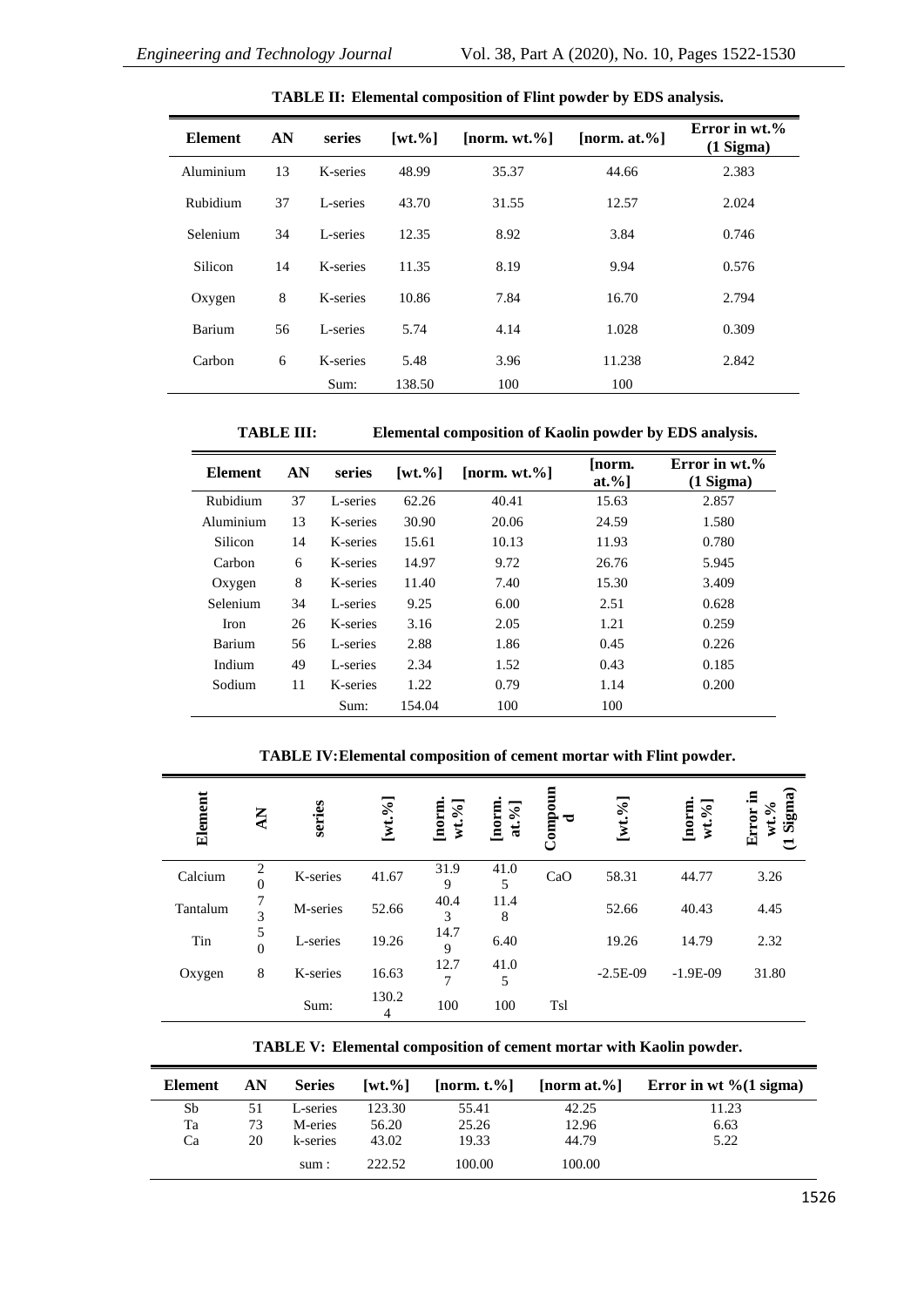Figure 6 (a and b) shows the scanning electron micrographs of the Flint and Kaolin powders respectively. The typical Flint and Kaolin morphology in the form of heterogeneous layered sheets with heterogeneous sizes can be identified in (a) and (b). Figure 6 (c and d) are the SEMs of the cement mortars incorporating Flint and kaolin powders respectively. These images indicate the difficulty in recognizing the rocks powders incorporated in the cement mortar. This is because of the small amount of these powders and the presence of other constituents (sand and impurities in water) in the specimen matrix. Nevertheless, a careful investigation of the SEMs provides strong evidence about the homogeneous distribution of the rocks powders in the cement matrix. Furthermore, the comparison of Figures (c and d) with (a) and (b) shows the effect of forming hydrated phases during the pozzolanic reaction. In (c) and (d), C–S–H gels are identifiable leading to the reduction of pores in the specimen area.



**Figure 6: Scanning electron micrographs of (a) Flint (b) Kaolin powders. (c) and (d) are SEMs of the cement mortars containing Flint and Kaolin respectively.**

Figure 7 shows the water absorption results. Both mortars exhibited a reduction in the water absorption value with the increase in powder ratio (Flint or Kaolin). This reduction was found reproducible in all the mortars examined regardless of the time interval after which measurements were taken. This behavior is attributed to the fact that the rocks powders fill the micro-cracks and the pores in the mortar leading to a decrease of voids being otherwise occupied with water [21].



**Figure 7: Water absorption of cement mortars with Flint and Kaolin powders.**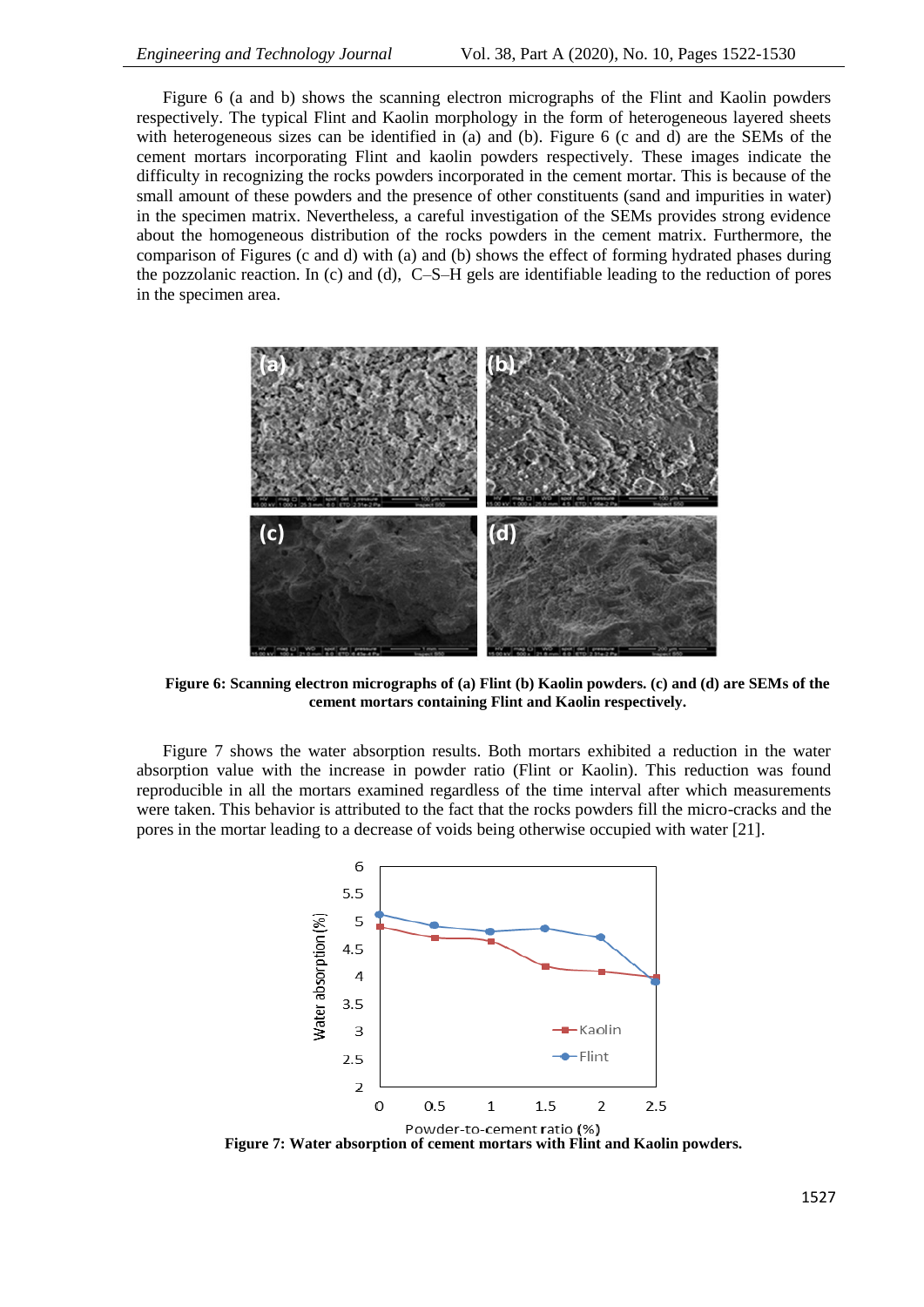Figure 8 shows the thermal conductivity test of the cement mortars before and after the incorporation of the rocks powders. Results show that the thermal conductivity decreases in general with the increase of Flint and Kaolin in the cement mortars. However, there is a slight deviation from this behavior at certain powder-to-cement ratios where the thermal absorption value is more or less than its preceding one. This might be attributed to the fact that the thermal conductivity test is sensitive to the specimen condition, particularly its internal humidity [22].



**Figure 8: Thermal conductivity of cement mortars with Flint and Kaolin powders.**

Figure 9 shows the behavior hardness of the cement mortars with the increase of rocks powders. Results show that the hardness increases with the increase of the Flint and Kaolin ratio in the mortar specimen. The rate of increase of hardness at low additions is higher than that at high powders addition indicating that there is a limited hardness achievable with these substituents. Furthermore, Kaolin resulted into higher hardness values than Flint which might be attributed to the inherited hardness of the Kaolin rock powder [23].



**Figure 9: The hardness of cement mortars with Flint and Kaolin addition.**

Figure 10 shows the results of the compressive strength measurements of the cement mortars before and after the addition of the Flint and Kaolin powders. Both powders exhibited an increase of compression resistance with the increase of powders constituents in the cement mortars. In addition, the effect of Kaolin on compression resistance values is higher than that of Flint. This behavior is directly related to the hardness behavior (Figure 9). The increase of hardness and compression strength with the increase of Flint and Kaolin is due to the inherent properties of these two additives.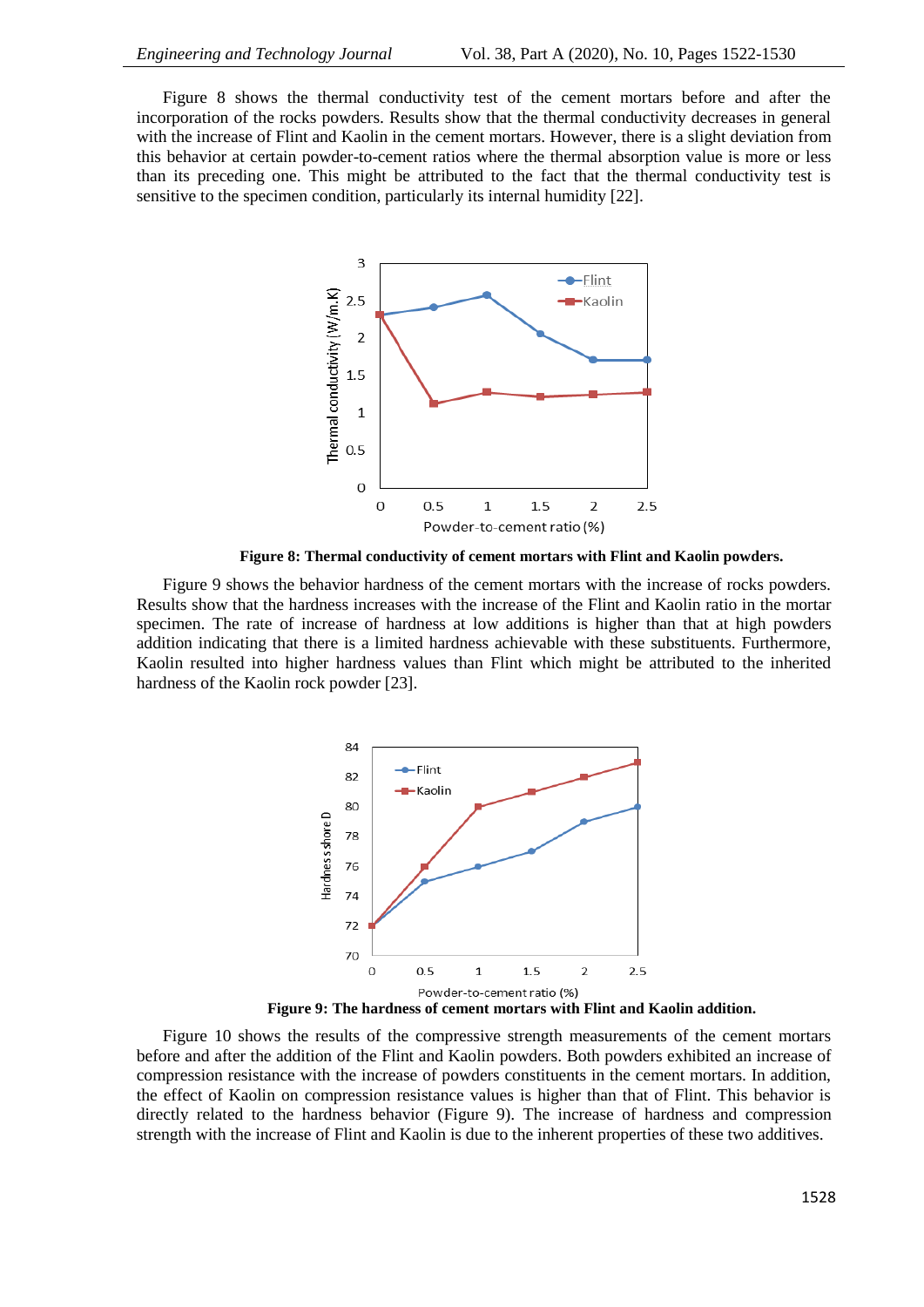

**Figure 10: Compressive strength of cement mortars before and after the incorporation of Flint and Kaolin powders.**

#### **CONCLUSIONS**

- 1) Utilization of Iraqi rocks powders, namely Flint and Kaolin powders, in cement mortars was achieved in an attempt to improve the mechanical properties of the mortars.
- 2) The two rocks powders were produced by ball milling and incorporated in the cement mortars at certain ratios substituting cement partially.
- 3) The effect of Flint and Kaolin powders on cement mortars included water absorption, thermal conductivity, this investigation showed that Flint and kaolin led to a decrease of water absorption and thermal conductivity of the cement mortar specimens.
- 4) The hardness and compressive strength Furthermore, increase with the increase of the powders in the mortars. This behavior was discussed and analyzed based on the inherited properties of the Flint and Kaolin powders.

#### **REFERENCES**

- **[1]** D. Jevtić, D. Zakić, A. Savić, ˝Achieving sustainability of concrete by recycling of solid waste materials , Mechanical Testing and Diagnosis, 1(II), pp.22-39, 2012.
- **[2]** G. Battiato, C. Verga,˝ The AGIP viscoelastic method for asphalt pavement design, proceedings of the fifth international conference on the structural design of asphalt pavements", Internat Exe Comm. Study Centre for Road Constr., Vol.1, pp. 59-66, 1982.
- **[3]** J. Aguiar, A. Camões, R. Fangueiro, R. Eires, S. Cunha, M. Kheradmand, ˝Materiais de construção sustentáveis , Congresso Luso-Brasileiro de Materiais de Construção Sustentáveis, Vol. 1-2, pp.2183-1866, 2014.
- **[4]** P. Victor, "The Green Imperative: Ecology and Ethics in Design and Architecture", Lisboa, published by Thames and Hudson, London. Paperback. 1995.
- [5] E. Arit, <sup>"Non</sup> plastic ceramics material", International Journal of Advanced Engineering Research and Technology, Vol.4, Issue 9, pp. 296-298, September, 2016.
- **[6]** E. Lane, ˝Florida's geological history and geological resources", Florida Geological Survey Special Publication, No. 35, p. 64, 1994.
- [7] L. P. Knauth, <sup>*T*</sup> Petrogenesis of chert: physical behavior, geochemistry and materials applications, silica *i*, Mineralogical Society of America, Vol.29, pp. 233-258, 1994.
- **[8]** M. Aleksandra, M. Zdujić, ˝Preparation of pozzolanic addition by mechanical treatment of kaolin clay", International Journal of Mineral Processing, Vol.132, pp.59–66, 2014.